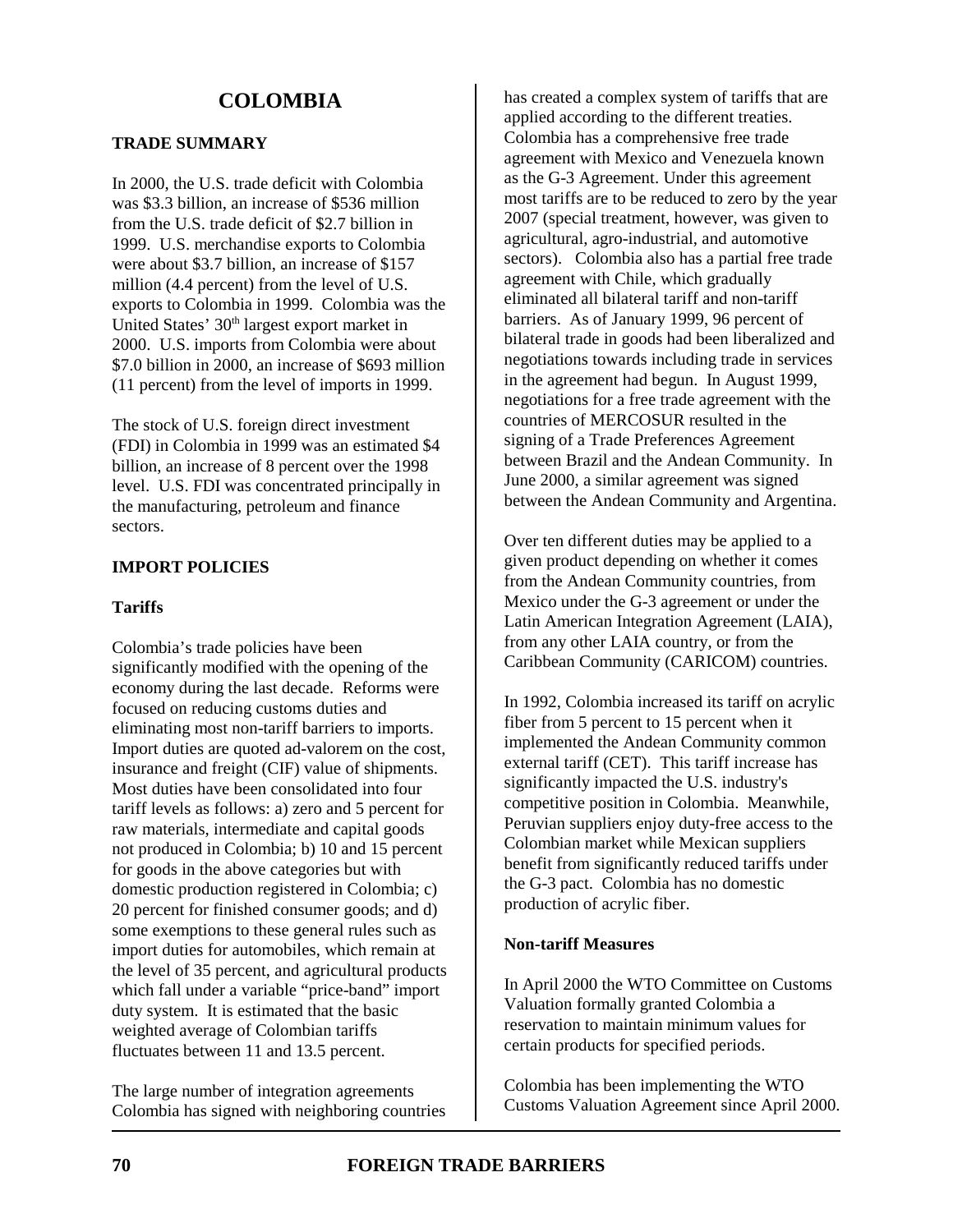At that time, the WTO Committee on Customs Valuation formally granted Columbia a reservation to maintain minimum values for a limited number of products for specified periods extending no later than April 2003. A detailed list of these products and the periods of extension is available on the WTO website. The U.S. attaches great importance to full implementation of the WTO Agreement on Customs Valuation, and will continue to monitor closely the progress of Colombia.

Since April 1995, Colombia has applied a variable import duty system to agricultural products commonly known as the Andean priceband system, which is based on domestic and international prices. The elimination or reduction of these variable duties, which may be WTO inconsistent, is the most important market access issue for the U.S. agricultural sector. Thirteen basic agricultural commodities including wheat, sorghum, corn, rice, barley, milk, and chicken parts, and an additional 150 commodities considered substitute or related products are subject to tariffs calculated under the price-band system. If the applicable reference price is within the floor and ceiling price band, the import duty is calculated using the applied tariff rate and the reference price. When the reference price falls below the floor price, a variable duty or surcharge is applied which is based on the difference between the floor and the reference prices. This surcharge is levied in addition to the applied duty. Conversely, when the reference price exceeds the ceiling price a reduction is made to the applied duty based on the difference between the reference and ceiling prices. The Andean Community price-band system lacks transparency and can be manipulated to provide arbitrary levels of import protection, often resulting in artificially high, prohibitive tariff rates. Tariff rates for agricultural products subject to the price-band system vary between 35 and 105 percent. The Ministry of Foreign Trade issued Decree 2650 on December 24, 1999, establishing a maximum tariff rate of 40 percent for imports of soybeans and soybean products which before Decree 2650 were

subject to an average tariff rate of 60 percent. This decision benefitted U.S. soybean and soybean product exports to Colombia in the year 2000.

Most imports are covered by a 16 percent valueadded tax (the value-added tax of 16 percent was reduced to 15 percent in November 1999 and increased back to 16 percent in January 2000) assessed on the CIF value of the shipment plus import duties. Some exemptions apply, as in the case of imported vehicles, which are covered by a variable sales tax that varies between 16 and 45 percent depending on the type of vehicle, the size of the engine, its intended use, and its price. Decree 1344 of July 22, 1999 extended a value-added tax that varies between one and 10 percent based on the average production costs on imports of some pharmaceutical, agrochemical, and seafood products. Also, Law 633 of December 29, 2000 extended a value-added tax of five percent for certain commodities and other goods previously exempt from that tax, in effect from January 1, 2001. Law 633 establishes a gradual increase of the value-added tax to those products to 10 percent in 2002 and 15 percent in 2003.

The majority of used goods—cars, manufactured auto parts, tires and clothing—are prohibited from import, and those that are allowed, such as machinery, are subject to licensing. Though the government abolished most other import licensing requirements in 1991, it has continued to use prior import licensing to restrict importation of certain agricultural products such as chicken parts and other preserved chicken and turkey products. In addition, since the promulgation of Decree 2439 in November 1994, Ministry of Agriculture approval has been required for import licenses for products which, if imported, would compete with domestic products. Some of these products, which include important U.S. exports to Colombia, are wheat, malt barley, poultry, corn, rice, sorghum, cotton, wheat flour, and oilseeds and their products (i.e., soybean meal and soybean oil). Colombia has implemented absorption agreements which require an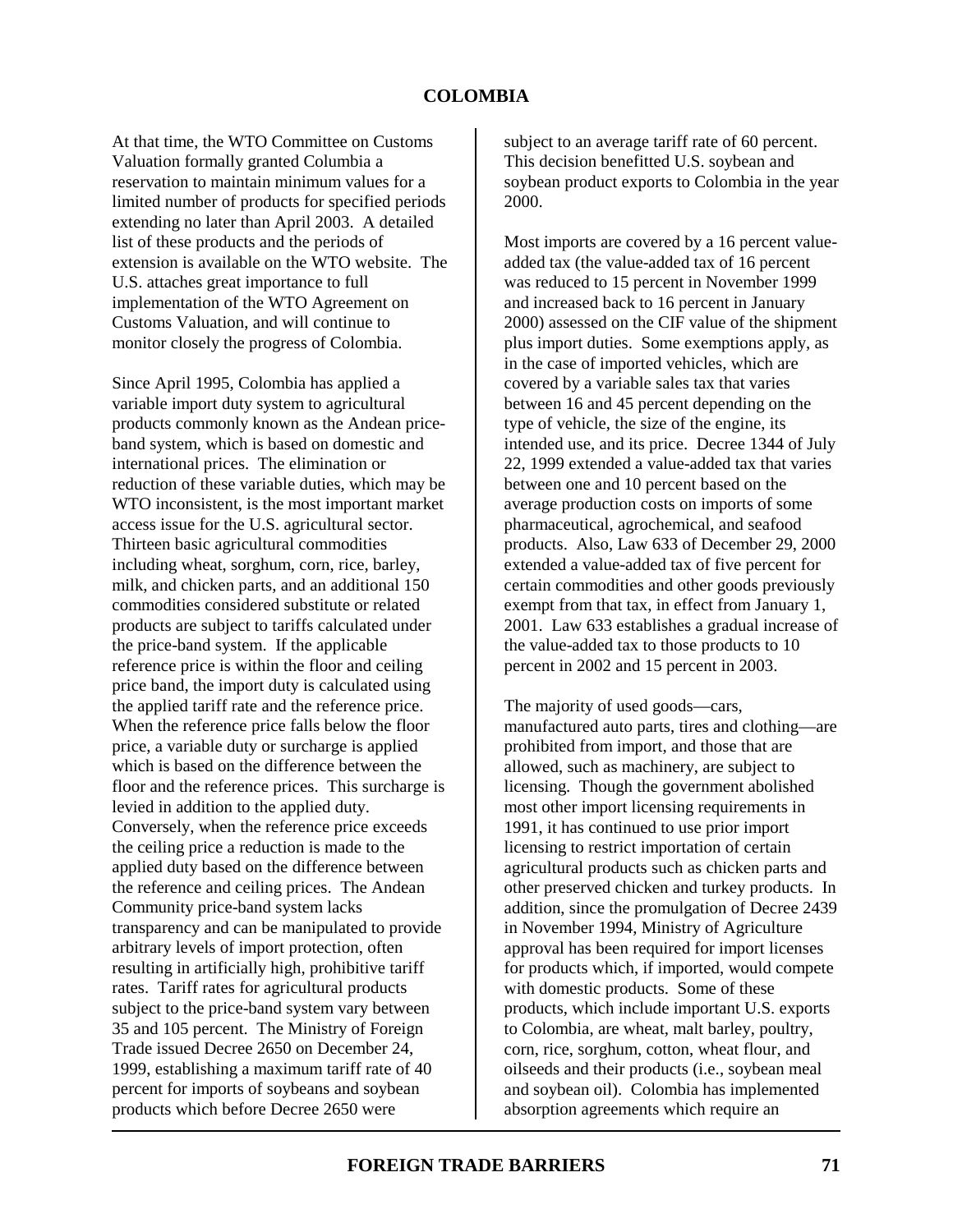importer to purchase a government-specified quantity of domestically produced goods as a precondition for the granting of import licenses. If the import licensing requirement for the products indicated above were eliminated, U.S. annual exports could increase an estimated \$12 million.

Colombia adopted a harmonized automotive policy with Venezuela and Ecuador, which went into effect in January 1994. Automotive parts and accessories, and motor vehicles imported from any of the three signatory countries have a zero import duty, while those imported from third countries are covered with CET rates varying between 3 and 35 percent depending on the type of vehicle and automotive part. The policy includes regional content requirements.

Colombia also assesses a discriminatory VAT of 35 percent on whiskey aged for less than 12 years, which is more characteristic of U.S. whiskey, versus a rate of 20 percent for whiskey aged for 12 or more years, most of which comes from Europe. This tax regime on distilled spirits appears to violate Colombia's WTO obligation to provide Most Favored Nation (MFN) treatment equally to all WTO members. The U.S. Government has protested this distinction.

#### **STANDARDS, TESTING, LABELING AND CERTIFICATION**

The Colombian Ministry of Foreign Trade requires specific technical standards for a variety of products. The particular specifications are established by the Colombian Institute of Technical Standards (ICONTEC), a private non-profit organization, which provides quality certification and technical support services, and serves as an Underwriters' Laboratories (UL) inspection center. ICONTEC is a member of the International Standards Organization (ISO) and the International Electrotechnical Commission (IEC). Certificates of conformity must be obtained from the Superintendency of Industry and

Commerce before importing products that are subject to technical standards. According to U.S. industry, Colombian requirements for phytosanitary registrations to bring new products into the market are excessive and often take as long as six to eight months to fulfill.

### **GOVERNMENT PROCUREMENT**

The Government Procurement and Contracting Law, Law 80/93, sought to establish simpler procedures based on the principles of transparency and objective selection. It provides equal treatment to foreign companies on a reciprocal basis and eliminates the 20 percent surcharge previously added to foreign bids. In implementing Law 80, the Colombian Government instituted a cumbersome and perhaps unnecessary requirement that companies without local headquarters in Colombia must certify that government procurement laws in the home country meet reciprocity requirements. The law eliminated unnecessary requirements and bureaucratic procedures that increased prices of public services and limited their availability. It also settled procedures for the selection of suppliers, mainly through public tenders and, in exceptional cases, through direct contracts. However, companies without a headquarters in Colombia who bid on government contracts must have local counsel to represent them in the tendering process.

Law 80 does not apply to contracts for the exploration and exploitation of renewable or non-renewable natural resources, their commercialization, and those activities performed by state companies involved in these sectors. Contracts for the exploration and exploitation of renewable and non-renewable natural resources, and all those contracts related to telecommunications, radio and courier services, are governed by special legislation.

**EXPORT SUBSIDIES**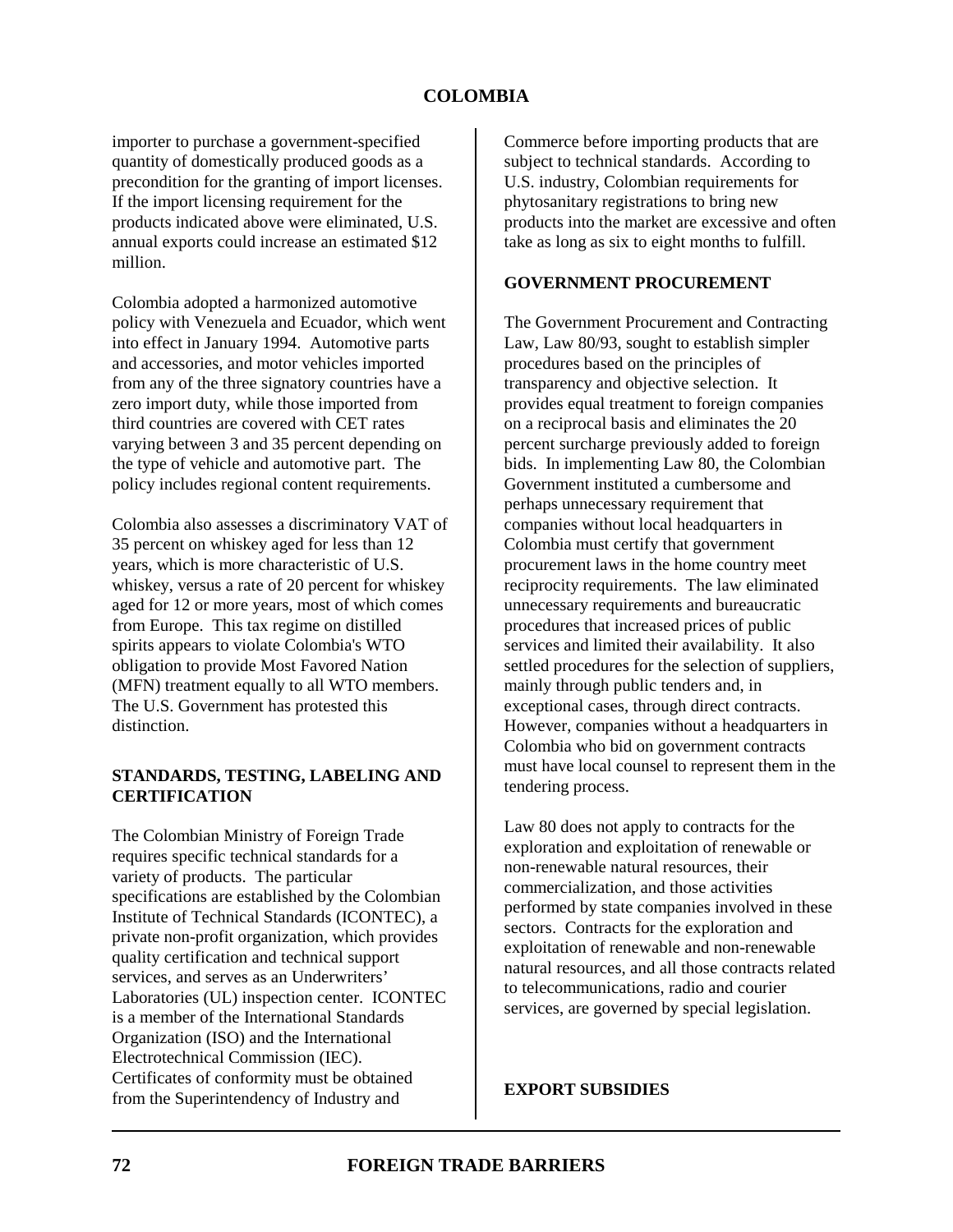As a result of the policies of "apertura" (the opening of markets to foreign investment) and commitments made by Colombia to abide by the provisions of the GATT Subsidies Code, Colombia agreed to phase-out any export subsidies inconsistent with that code. This process will continue under the WTO Agreement on Subsidies and Countervailing Measures. For instance, Colombia has notified the WTO that its "special machinery importexport system" and "free zones" do, in fact, constitute export subsidies. Also, Colombia's tax rebate certificate program (CERT) contains a subsidy component which the Government of Colombia has stated it will replace with an equitable drawback system, although it has not yet done so. The other export subsidy, known as the "Plan Vallejo," allows for duty exemptions on the import of capital goods and raw materials used to manufacture goods that are subsequently exported. Other than the above, Colombia's subsidy practices are generally compatible with WTO standards.

On January 1, 2000, the Colombian Government announced that it would eliminate the subsidy component of the CERT as per WTO regulations. However, the Colombian Government's efforts to increase exports led to the formulation of a new customs code which would provide for tariff exemptions on raw materials used by exporting enterprises. These incentives, which are very similar to the CERT, were reinforced with "legal and tax stability agreements" providing for fixed tax and legal conditions over five and ten year periods to companies that develop special, and in some cases subsidized, export programs.

### **INTELLECTUAL PROPERTY RIGHTS PROTECTION**

Colombia does not yet provide adequate and effective intellectual property protection. As a result, Colombia has been on the "Watch List" under the Special 301 provision of the 1974 Trade Act, as amended, every year since 1991. Colombia is a member of the World Intellectual Property Organization (WIPO) and has

negotiated to join the Paris Convention for the Protection of Industrial Property, the Patent Cooperation Treaty and the Union for the Protection of New Plant Varieties. Colombia has ratified the WIPO Copyright Treaty and the WIPO Performances and Phonograms Treaty. Colombia has ratified, but not yet fully implemented, the provisions of the WTO Agreement on Trade-Related Aspects of Intellectual Property Rights (TRIPS).

Colombia has created a Special Investigative Unit within the Prosecutor General's Office dedicated to intellectual property rights issues. However, a major intellectual property rights issue has been the Colombian Government's failure to license legitimate pay television operators and to pursue pirate operators. Colombia's Television Broadcast Law increased legal protection for all copyrighted programming by regulating satellite dishes, but enforcement has only recently begun through a licensing process designed to make illegal operators responsible for paying copyright fees. The licensing process, if effective, should reduce the widespread piracy by legitimizing non-royalty paying service providers. As of December 2000, the Colombian National Television Commission (CNTV) had completed licensing for 117 cable television operators on 56 municipalities all over the country. All beneficiaries became fully legally compliant under the conditions set by the 10-year concession agreements. CNTV also made some efforts to pursue pirate operators by initiating investigations of 282 suspected pirate operators, eight of which have so far incurred sanctions. However, during the second half of 2000, CNTV's plans to address signal theft have not been very effective. Another concern is that the newly licensed cable operators were given a special "legalization period" to stop taking TV signals unlawfully.

#### **Patents and Trademarks**

The patent regime in Colombia currently provides for a 20-year term of protection for patents and reversal of the burden of proof in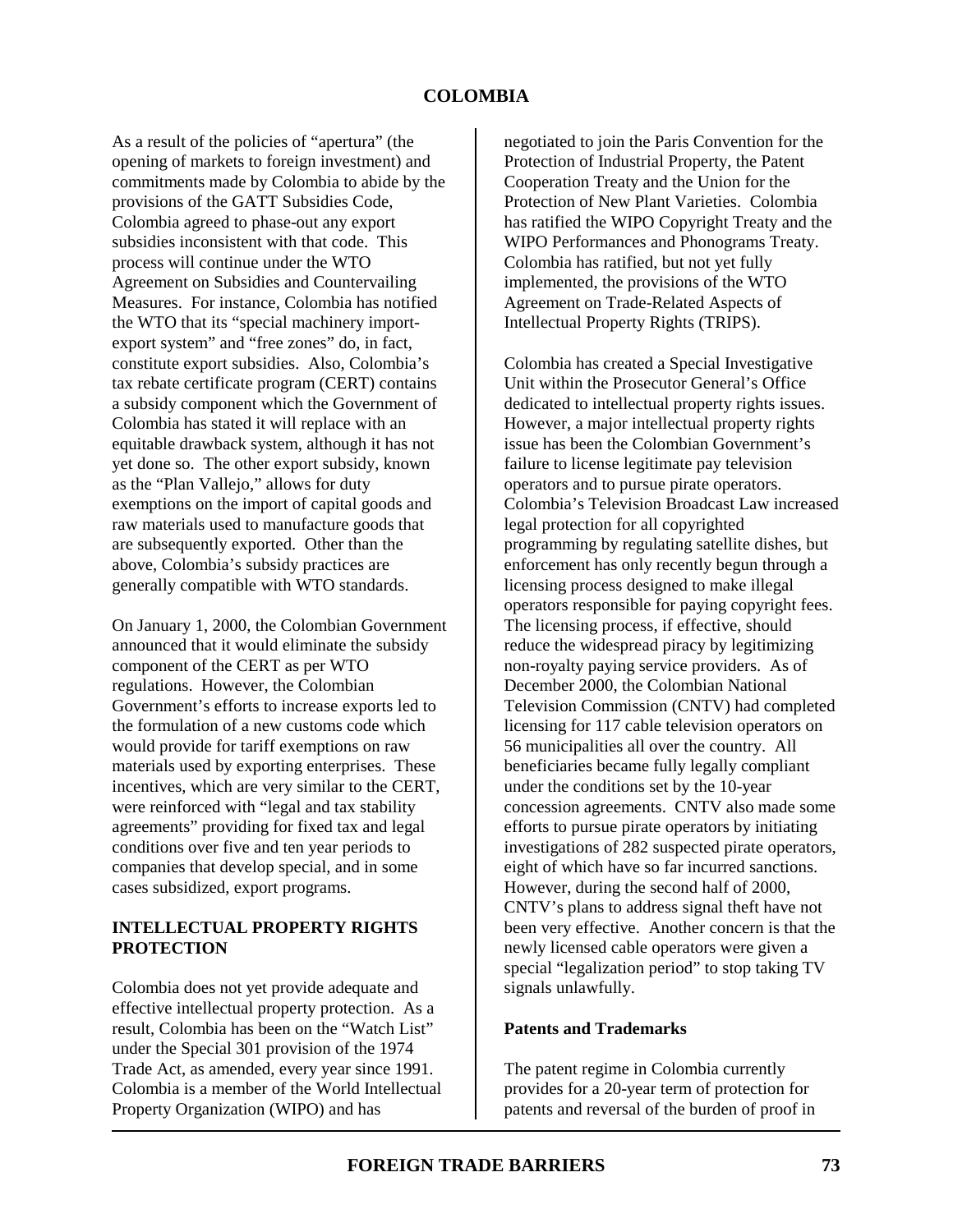cases of alleged process patent infringement. The provisions of the decisions covering protection of trade secrets and new plant varieties are generally consistent with worldclass standards for protecting intellectual property rights.

In September 2000, the Andean Community trade ministers approved Decision 486, which entered into force on December 1, 2000, and replaced Decision 344 as the Andean Community's Common Industrial Property Regime. Decision 486 is a notable improvement over Decision 344 in bringing the region's IPR regime closer to conformance with WTO standards. Nonetheless, U.S. companies are concerned that Decision 486 is not sufficiently explicit regarding the confidentiality of data included with marketing approval applications, thereby opening the way to the possible erosion of protections for such information. Also, Decision 486 contains ambiguities regarding the patentability of "second use" innovations.

Law 599 of 2000 and Decree 2591 of December 13, 2000, partially regulate Andean Community Decision 486 in Colombia and establish penalties for violations to Decision 486 regarding patents, trademarks and industrial secrets. Additionally, Resolution 210 of January 15, 2001, provides for more efficient procedures for the protection of industrial property and better information mechanisms for users.

Colombian trademark protection requires registration and use of a trademark in Colombia. In a 1998 decree, Colombia announced that registration of a trademark must be accompanied with its use in order to prevent parallel imports. Trademark registrations have a ten-year duration and may be renewed for successive ten-year periods. Priority rights are granted to the first application for a trademark in another Andean Community country or in any country which grants reciprocal rights. Colombia is a member of the Inter-American Convention for Trademark and Commercial Protection.

Enforcement of trademark legislation in Colombia is showing some progress, but contraband and counterfeiting are widespread. U.S. pharmaceutical firms continue to press for a range of legislative and administrative reforms. The Superintendency of Industry and Commerce acts as the local patent and trademark office in Colombia. This agency suffers greatly from inadequate financing and a backlog of trademark and patent applications exceeding 20,000, although new applications are now generally reviewed within nine months.

#### **Copyrights**

Andean Community Decision 351 on the protection of copyrights has been in effect in Colombia since January 1, 1994. Colombia also has a modern copyright law; Law 44 of 1993. The law extends protection for computer software to 50 years, but does not classify it as a literary work. Law 44 and Colombia's civil code include some provisions for IPR enforcement and have been used to combat infringement and protect rights.Colombia belongs to the Berne and Universal Copyright Conventions, the Buenos Aires and Washington Conventions, the Rome Convention, and the Geneva Convention for Phonograms. It is not a member of the Brussels Convention on Satellite Signals.

Colombia's 1993 Copyright Law significantly increased penalties for copyright infringement, specifically empowering the Prosecutor General's office to combat piracy. Colombia ratified the Andean anti-piracy convention on February 25, 1999. The Colombian Government also issued a presidential directive mandating that all government entities purchase only legally copyrighted software and other works protected by international copyright law. However, enforcement of copyright laws is still insufficient and U.S. industry estimates that the majority of the videocassette, sound recording and business software products are pirated. **SERVICES BARRIERS**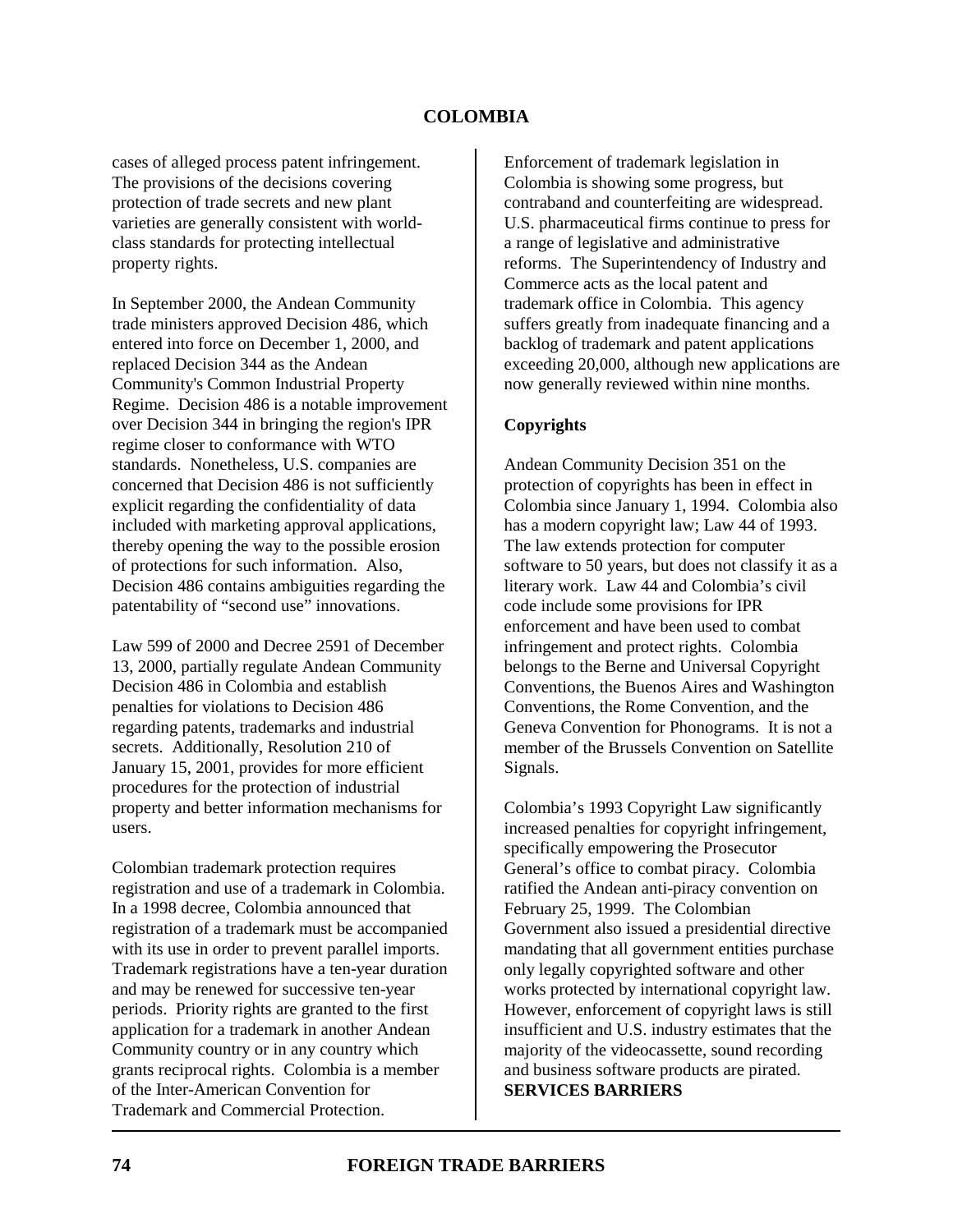Colombia maintains barriers in a number of service areas. The provision of legal services is limited to law firms licensed under Colombian law. Foreign law firms can operate in Colombia only by forming a joint venture with a Colombian law firm and operating under the licenses of the Colombian lawyers in the firm. Colombia permits 100 percent foreign ownership of insurance firm subsidiaries. It does not, however, allow foreign insurance companies to establish local branch offices. Insurance companies must maintain a commercial presence in order to sell policies other than those for international travel or reinsurance. Colombia denies market access to foreign maritime insurers.

A commercial presence is required to provide information-processing services. All tourism service providers must be registered with the Ministry of Economic Development and must be licensed by the Government's National Tourism Corporation. Health service providers must be registered with the various supervisory entities (the Ministry of Health, the National Council of Social Security and Health, and the Superintendency of Health) which impose strict parameters pertaining to cost accounting structures and the quality of the service provided. Foreign educational institutions must have resident status in Colombia in order to receive operational authority from the Ministry of Education.

Cargo reserve requirements in transport have been eliminated. However, the Ministry of Foreign Trade reserves the right to impose restrictions on foreign vessels of nations which impose reserve requirements on Colombian vessels. Colombia also restricts the movement of personnel in several professional areas, such as architecture, engineering, law and construction. For firms with more than ten employees, no more than ten percent of the general workforce and 20 percent of specialists can be foreign nationals.

Foreign construction firms must establish a local

presence There is also a discriminatory surcharge of 20 percent placed on bids awarded to foreign firms for government construction projects. In addition, a firm must open a branch office to be "legal"; legal firms pay a 42 percent tax on profits while those firms without branch offices pay a 42 percent tax on net revenues. Acquiring a license for a branch office is tedious and is only good for one project.

In October 2000, the National Planning Department issued a new Foreign Investment Regime—Decree 2080 of October 18, 2000—which unifies and replaces foreign investment regulations previously dispersed into various decrees. Decree 2080 eliminates percentage limits previously placed on foreign equity participation as well as limits on foreign participation in audiovisual and radio services.

#### **Financial Services**

Colombian legislation permits 100 percent foreign ownership in financial services, although the use of foreign personnel in the financial services sector remains limited to administrators, legal representatives, and technicians. In March 1997, the Bank of the Republic created a reserve requirement on all foreign loans over six months, designed to reduce the amount of foreign private debt. Thirty percent of all proceeds from foreign loans were required to be left on deposit with the Central Bank in a non-interest bearing account for 18 months. In September 1998, the Central Bank reduced its deposit requirement imposed on foreign borrowing from 25 to 10 percent (the term of the deposit was also reduced from twelve to six months). In January 1999, the Central Bank completely removed the deposit requirement for import-related borrowing while maintaining a ten percent deposit requirement on export-related foreign borrowing operations. In April 2000, the Central Bank completely removed the deposit requirement on all foreign borrowing operations.

**Basic Telecommunications Services**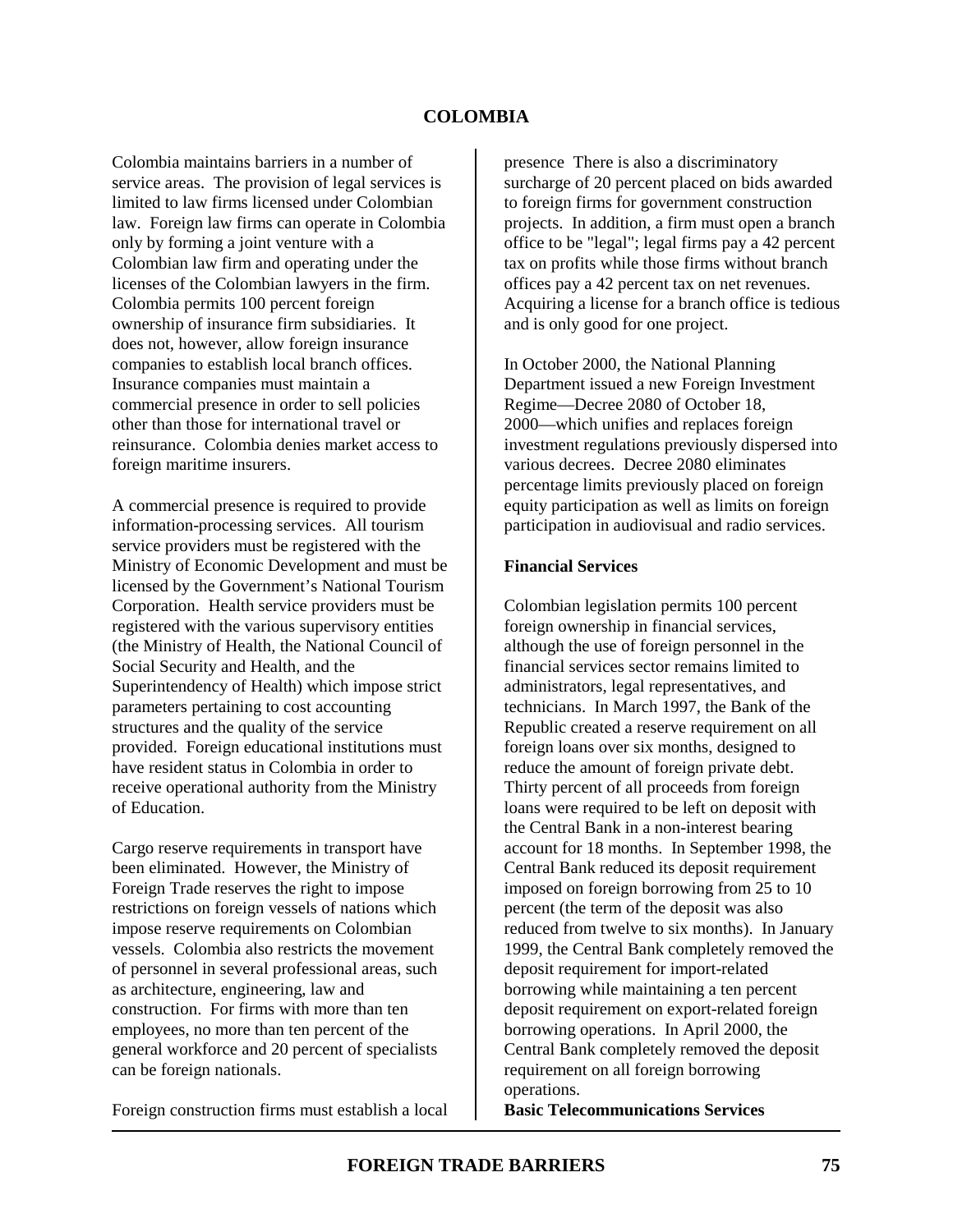In the WTO negotiations on basic telecommunications services, Colombia made fairly restrictive commitments for foreign investment in facilities-based telecommunications services for public use, although it adopted the WTO reference paper. Colombia's commitments grant a monopoly for long distance and international service to the telecommunications incumbent, Telecom. Any additional entrants are subject to an economic needs test. While Colombia has allowed new competitors into long distance and international services, high license fees are a significant barrier. In addition, a recent Colombian Supreme Court Decision reinstated Telecom's monopoly in the long distance and international markets. Furthermore, Colombia's failure to authorize service in the wholesale market for telecommunications services may not be consistent with its WTO commitments.

#### **INVESTMENT BARRIERS**

Colombian foreign investment statutes provide for national treatment for foreign investment. One hundred percent foreign ownership is permitted in most sectors of the Colombian economy. Exceptions include activities related to national security and the disposal of hazardous waste. Investment screening has been largely eliminated, and the mechanisms that still exist are generally routine and nondiscriminatory. As a measure against money laundering, foreign direct investment (FDI) in real estate was prohibited until February 8, 1999, when prohibitions on foreign investment in real estate companies were abolished by Decree 241.

All foreign investment must be registered with the Central Bank's foreign exchange office within three months in order to insure the right to repatriate profits and remittances. All foreign investors, like domestic investors, must obtain a license from the Superintendent of Companies and register with the local chamber of commerce.

Under the Andean Community Common Automotive Policy, Colombia, Venezuela and Ecuador impose local content requirements in order to qualify for reduced duties on imports. The local content requirement for passenger vehicles was 32 percent in 1997. It was raised to 33 percent for 1998, and was then lowered to 24 percent for 2000. Under the WTO Agreement on Trade Related Investment Measures (TRIMS Agreement), the three countries were obligated to eliminate local content requirements by the year 2000. However, in December 1999 the Andean Automotive Policy Council determined that it would not eliminate the local content requirement as it had initially indicated, but instead decided to increase it gradually to 34 percent by the year 2009. This automotive policy may be inconsistent with Colombia's WTO obligations under the TRIMS Agreement.

In addition, Colombia has submitted a request to the WTO for a seven-year extension to its transition period for an agricultural absorption agreement program. The United States is working with other WTO Members to effect a case-by-case review of all TRIMS extension requests, with an effort to ensure that the individual needs of those countries that have made requests can be addressed. This process does not limit a Member's rights under the WTO Agreement.

All foreign investment in petroleum exploration and development in Colombia must be carried out under an association contract between the foreign investor and Ecopetrol, the state oil company. The terms of the standard association contract were modified in 1994, 1995, 1997, 1998, and again in 1999. In view of Colombia's need for new oil reserve discoveries, the Pastrana Administration embarked on the implementation of a new hydrocarbon policy designed to attract foreign investment. The new policy was aimed at achieving the long-term goal of producing 1.5 million barrels per day by the year 2010. The new terms of Ecopetrol's association contracts with private companies